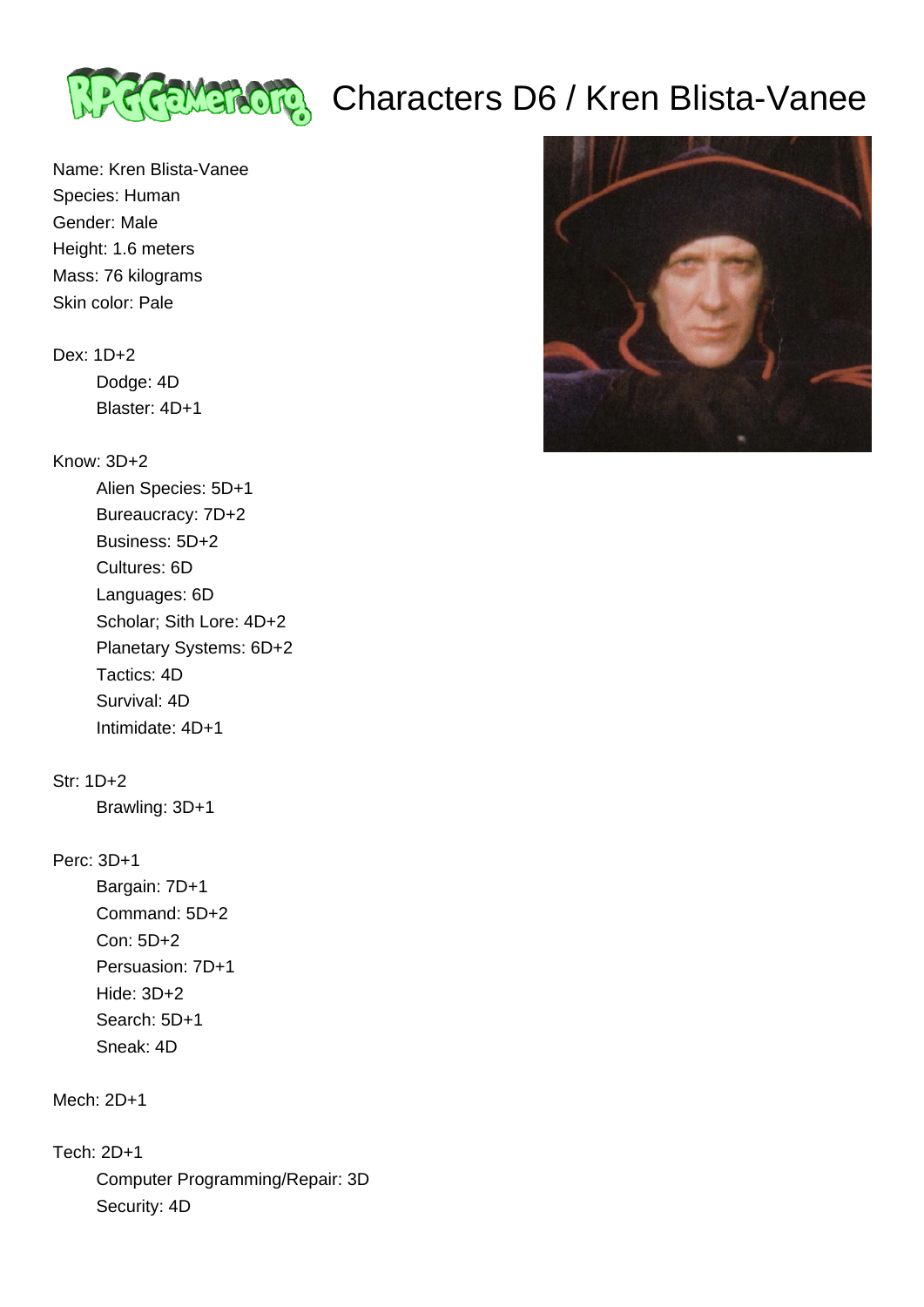Move: 10 Force Sensitive: Yes Force Points: 9 Dark Side Points: 7 Character Points: 12

Control: 3D+2

Sense: 4D+2

Alter: 4D

Force Powers

 Control: Absorb/Dissipate Energy, Accelerate Healing, Concentration, Control Disease, Control Pain, Detoxify Poison, Enhance Attribute, Force Of Will, Hibernation Trance, Rage, Reduce Injury, Remain Conscious, Remove Fatigue, Resist Stun

 Sense: Combat Sense, Danger Sense, Life Detection, Life Sense, Receptive Telepathy, Sense Force

Alter: Force Jump, Injure/Kill, Telekinesis

Control and Sense: Projective Telepathy

Control and Alter: Inflict Pain

Control, Sense and Alter: Affect Mind, Telekinetic Kill

Equipment: Vast Personal Riches

Expensive Robes, Commlink, Datapad, Holdout Blaster (3D)

Description: Kren Blista-Vanee was a prominent advisor to Emperor Palpatine and a member of the Imperial Inner Circle during the Galactic Civil War. Blista-Vanee was an important figure alongside the likes of Bregius Golthan and Alec Pradeux. A socialite and connoisseur of fine art, he lived in a sizable, lavishly decorated high-rise mansion on Imperial Center, where he often held parties for the planet's elite.

In 3 ABY, Blista-Vanee and several other advisors presided over the New Year Fete Week ceremonies in the Emperor's absence, with Palpatine busy in the Deep Core. Blista-Vanee was one of six advisors who accompanied the Emperor to the second Death Star in 4 ABY, while Palpatine oversaw the superweapon's construction. During the ensuing Battle of Endor, Blista-Vanee was killed when the Death Star was destroyed by the Rebel Alliance.